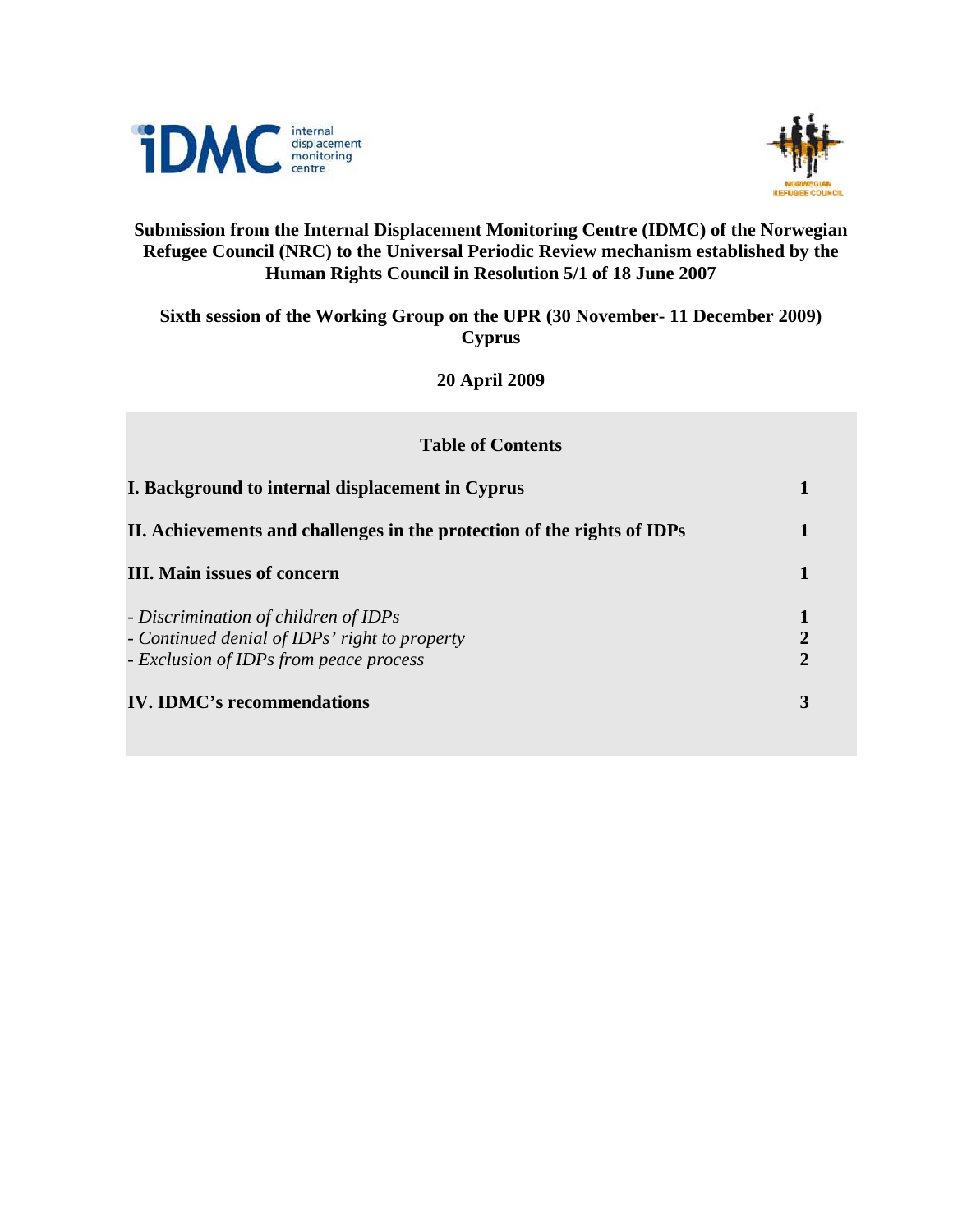## **I. Background to internal displacement in Cyprus**

1. Up to 200,500 people continue to be internally displaced in the area under the control of the government of the Republic of Cyprus. They forcibly fled their homes starting in 1974 as a result of conflict: Greek Cypriots fled to the south while Turkish Cypriots fled to the north. With no political solution, Greek Cypriots and Turkish Cypriots have been living separate ever since, divided by the "green line" patrolled by the UN Peacekeeping Force.

## **II. Achievements and challenges in the protection of the rights of IDPs**

2. To facilitate the provision of assistance to people displaced by the conflict, the government of the Republic of Cyprus formulated criteria for "displaced person" status. Those with the status were issued Refugee Identity Cards, which gave them access to a number of benefits. People originally displaced and their children continue to be eligible for the status, corresponding Refugee Identity Card and benefits as governed by Civil Registry Law 141(I)/2002 and Provision of Housing Aid to Displaced, Suffering and other Persons Law 123(I)/2001.

3. In addition to registering and assisting IDPs, the government established the Service for Displaced Persons, which provides housing assistance to IDPs, and the Turkish Cypriot Properties Management Service, which manages property that Turkish Cypriots left behind. The government also continues to raise national awareness of the internal displacement problem, maintain data on the numbers of IDPs and cooperate with international organisations. Significant financial resources are also allocated to assist IDPs: the \$50 million allocated by the government for housing assistance to IDPs in 2006 tripled to \$150 million in 2009.

4. The government has established conditions and provided the means for IDPs in areas under its control to settle where they are, though IDPs did not participate in the planning and implementation of policies and programmes aiming to assist them.

## **III. Main issues of concern**

1

## *Discrimination of children of IDPs[1](#page-1-0)*

5. Unlike children of men with "displaced person" status, children of women with "displaced person" status are not entitled to a Refugee Identity Card or the benefits deriving from the Card. As a consequence, they cannot access housing assistance, which can take various forms including a financial grant, a land plot, a housing unit or a rent subsidy.

6. An amendment to the Civil Registry Law 141(I)/2002 on 12 July 2007 ensured that the children of women with "displaced person" status were also eligible for the status, but the law still does not entitle these children to the Refugee Identity Card or related benefits. This continued discrimination is in direct violation of the Constitution of the Republic of Cyprus Article 28, which safeguards the principle of equality.

7. This discrimination is also in direct violation of international obligations undertaken by the Republic of Cyprus upon ratifying the Covenant of Economic, Social and Cultural Rights (CESCR), the Convention of the Elimination of All Forms of Discrimination against Women (CEDAW), Convention on the Elimination of All Forms of Racial Discrimination (CERD), the

<span id="page-1-0"></span><sup>1</sup> UDHR Article 7, ICESCR Article 2 and ICCPR Articles 2 and 26.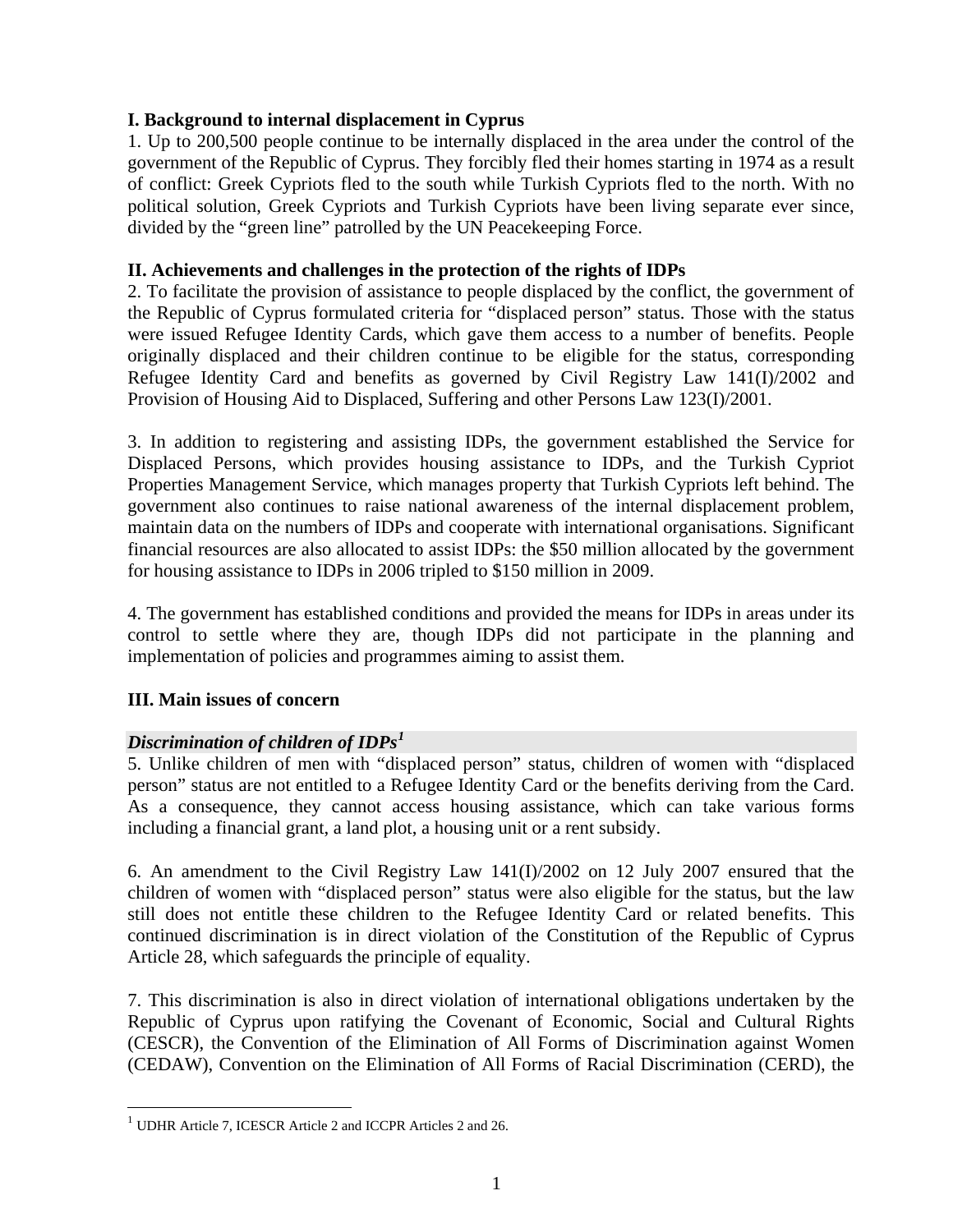Convention on the Rights of the Child (CRC) and the European Convention on Human Rights. The UN Committees on Economic, Social and Cultural Rights, Elimination for the Discrimination of Women and the Rights of the Child have all recommended the government eliminate this discrimination, though the government has failed to adequately address the issue.

### *Continued denial of right to property[2](#page-2-0)*

8. IDPs continue to be prevented from returning to their place of origin and enjoying the property they left behind. The European Court of Human Rights has ruled in several cases that Turkey is responsible for this denial of access to property, which is a breach of Article 1 of Protocol No. 1 of the European Convention on Human Rights<sup>[3](#page-2-1)</sup>. The Republic of Cyprus maintains that property issues of IDPs can only be solved through a peace agreement with the authorities of the "Turkish Republic of Northern Cyprus" (TRNC). However, with no prospect for a peace agreement 35 years since the conflict, IDPs have waited beyond a reasonable amount of time for these issues to be solved.

9. The IDP property issue on the island is complicated by several factors. These include the occupation of IDP housing and land by secondary occupants, sale of IDP housing and land to third parties and uncompensated expropriation and development of IDP land on both sides of the "green line". Furthermore, different systems were put in place by the government of the Republic of Cyprus and the TRNC authorities to administer and manage property left behind by IDPs.

10. While there is no mutually agreed mechanism for property restitution or compensation, IDPs who fled to areas under the control of the "Turkish Republic of Northern Cyprus" may apply for property restitution through the courts in the Republic of Cyprus, and IDPs who fled to areas under the control of the Republic of Cyprus can apply for restitution, compensation or exchange to the Immovable Property Commission in the "Turkish Republic of Northern Cyprus".

11. However, applicants on both sides have reported difficulties in repossessing their property through these mechanisms. Several applicants to the Immovable Property Commission explained in interviews conducted by IDMC in March 2009 how government officials of the Republic of Cyprus interfered with their case and made it difficult for them to obtain information from the land registry.

12. Applicants to the Republic of Cyprus courts reported discrimination based on their place of residence and significant processing delays. Turkish Cypriots residing in the "Turkish Republic of Northern Cyprus" must live in the Republic of Cyprus for six months before they can make an application, whereas Turkish Cypriots residing elsewhere do not face this requirement. Processing delays have in some cases lasted years, possibly breaching the reasonable time requirement safeguarded by the European Convention on Human Rights Article 6.

### *Exclusion of IDPs from peace process[4](#page-2-2)*

13. IDPs in areas controlled by the Republic of Cyprus reported to IDMC in interviews in March 2009 that they were following the peace negotiations, but that the government had not sought

1

<span id="page-2-0"></span><sup>&</sup>lt;sup>2</sup> UDHR Article 17 and ECHR Article 1 Protocol No.1.<br><sup>3</sup> Leizidou y Turkov (1006), Cynrus y Turkov (2001), I

<span id="page-2-1"></span><sup>&</sup>lt;sup>3</sup> Loizidou v. Turkey (1996), Cyprus v. Turkey (2001), Demades v. Turkey (2003), Xenides-Arestis v. Turkey (2005).

<span id="page-2-2"></span> $4$  Committee of Ministers Rec(2006)6, para.11.